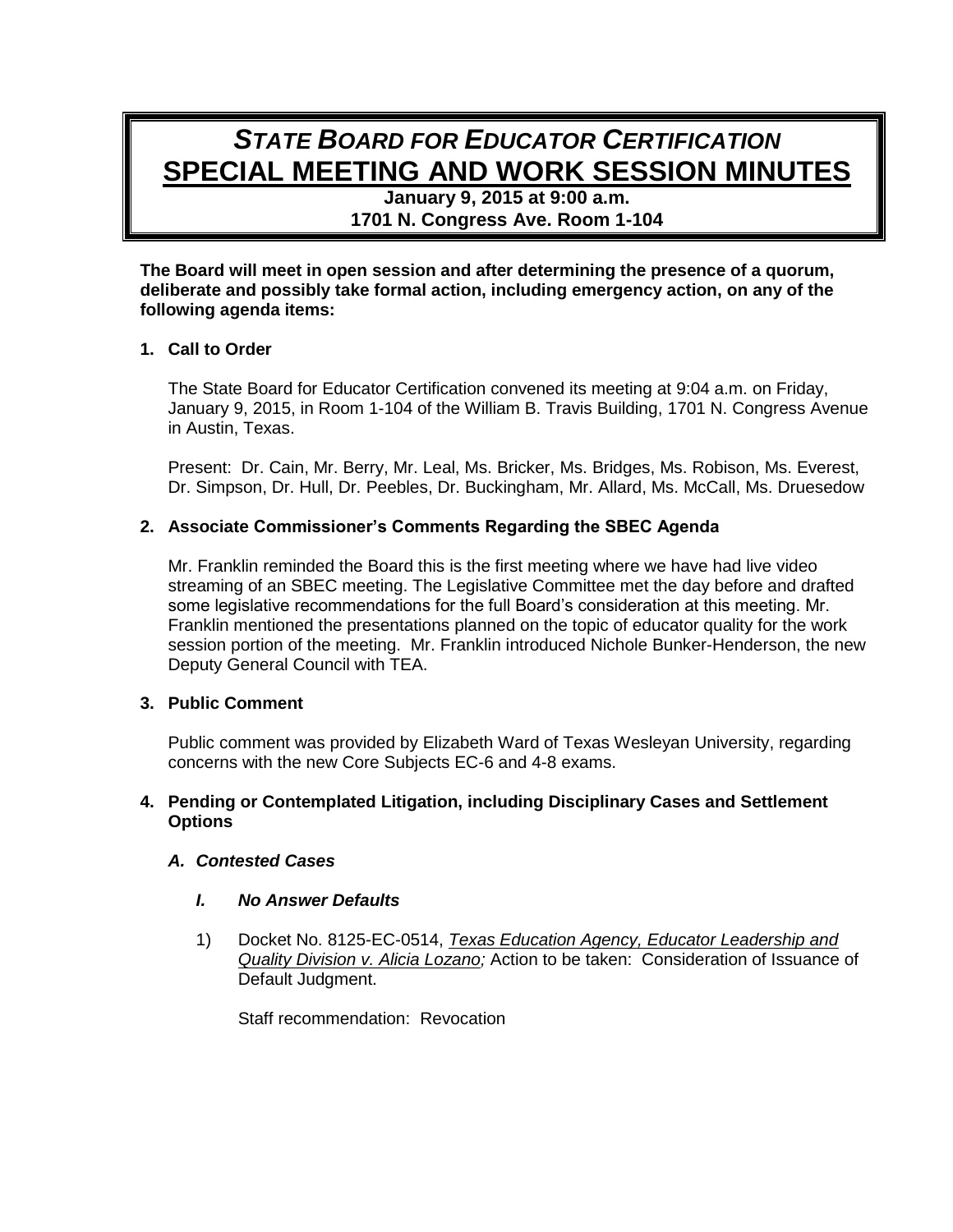2) Docket No. 5094-EC-0714, *Texas Education Agency, Educator Leadership and Quality Division v. Molly Elena Sachs;* Action to be taken: Consideration of Issuance of Default Judgment.

Staff recommendation: Revocation

3) Docket No. 5106-EC-0814, *Texas Education Agency, Educator Leadership and Quality Division v. Dustin Ryan Rice;* Action to be taken: Consideration of Issuance of Default Judgment.

Staff recommendation: Revocation

4) Docket No. 9114-EC-0814, *Texas Education Agency, Educator Leadership and Quality Division v. Tabitha Danette Mayberry;* Action to be taken: Consideration of Issuance of Default Judgment.

Staff recommendation: Revocation

6) Docket No. 5084-EC-0414, *Texas Education Agency, Educator Leadership and Quality Division v. Joseph Velasquez;* Action to be taken: Consideration of Issuance of Default Judgment.

Staff recommendation: Revocation

7) Docket No. 5102-EC-0714, *Texas Education Agency, Educator Leadership and Quality Division v. Catherine Ann Sanchez;* Action to be taken: Consideration of Issuance of Default Judgment.

Staff recommendation: Revocation

*Item 7 was pulled from the agenda by TEA Legal Services.*

8) Docket No. 8132-EC-0714, *Texas Education Agency, Educator Leadership and Quality Division v. Elizabeth Glacken Price;* Action to be taken: Consideration of Issuance of Default Judgment.

Staff recommendation: 1 year suspension

9) Docket No. 9113-EC-0514, *Texas Education Agency, Educator Leadership and Quality Division v. John Jefferies;* Action to be taken: Consideration of Issuance of Default Judgment.

Staff recommendation: 3 year suspension and proof of successful completion of substance abuse treatment program

13) Docket No. 5084-EC-0414, *Texas Education Agency, Educator Leadership and Quality Division v. Cynthia Inmon-Turland;* Action to be taken: Consideration of Issuance of Default Judgment.

Staff recommendation: 5 year suspension and proof of successful completion of substance abuse treatment program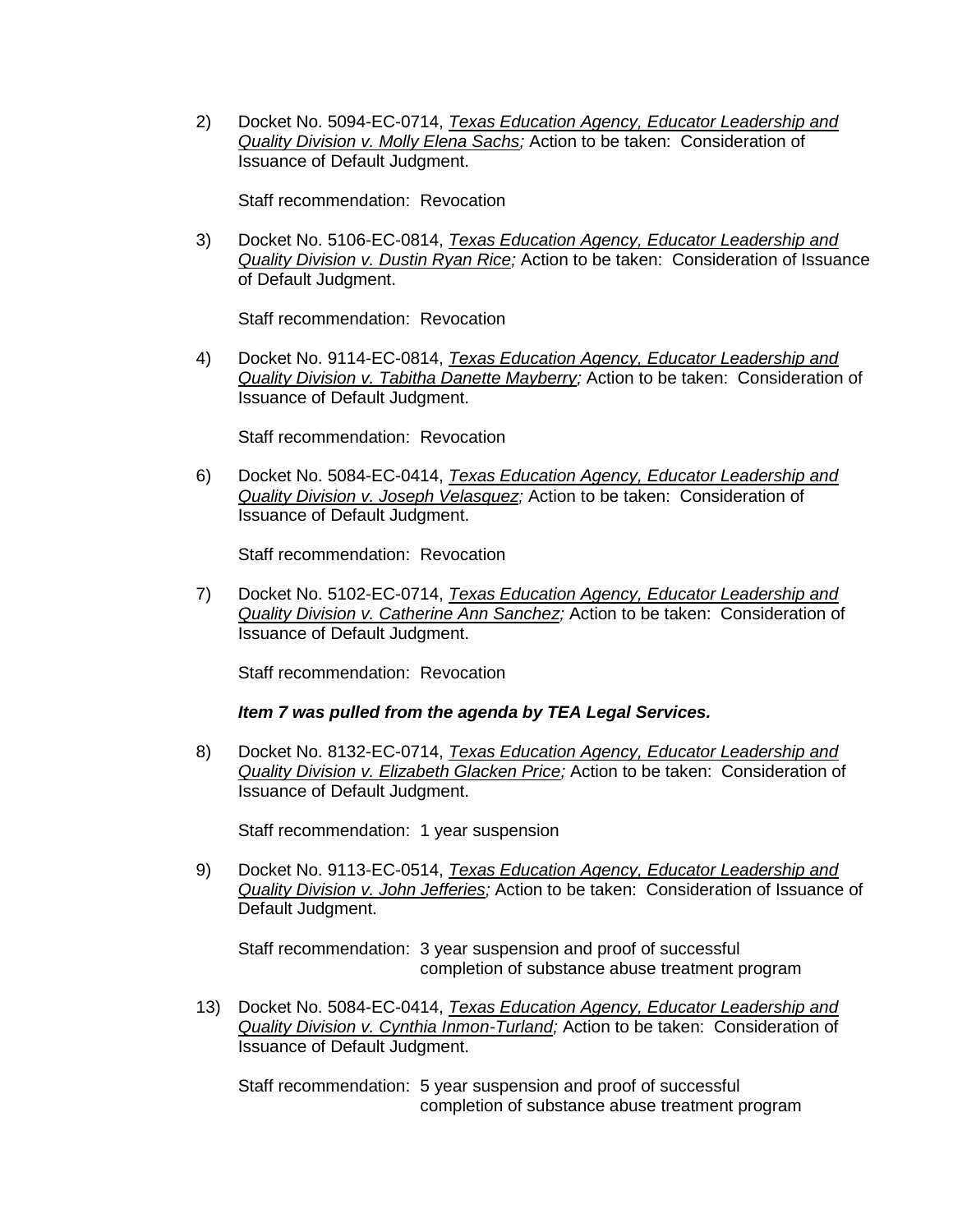14) Docket No. 8126-EC-0514, *Texas Education Agency, Educator Leadership and Quality Division v. Billy Foster;* Action to be taken: Consideration of Issuance of Default Judgment.

Staff recommendation: Revocation

15) Docket No. 8130-EC-0714, *Texas Education Agency, Educator Leadership and Quality Division v. Gilberto Trevino, Jr.;* Action to be taken: Consideration of Issuance of Default Judgment.

Staff recommendation: Revocation

17) Docket No. 7002-EC-0914, *Texas Education Agency, Educator Leadership and Quality Division v. Robert S. Harris;* Action to be taken: Consideration of Issuance of Default Judgment.

Staff recommendation: 2 year suspension and proof of successful completion of substance abuse treatment program

20) Docket No. 7009-EC-0914, *Texas Education Agency, Educator Leadership and Quality Division v. Cory Salinas;* Action to be taken: Consideration of Issuance of Default Judgment.

Staff recommendation: Revocation

21) Docket No. 6059-EC-0914, *Texas Education Agency, Educator Leadership and Quality Division v. John Tanner and Diane Kay Thomas;* Action to be taken: Consideration of Issuance of Default Judgment. (*only Thomas*)

#### **Diane Kay Thomas**

Staff recommendation: Permanent Revocation

#### **Motion and vote:**

*Motion was made by Mr. Leal to approve staff's request for issuance of default judgments and enter a Final Order consistent with staff's recommendation for each of the above numbered cases 1, 2, 3, 4, 6, 8, 9, 13, 14, 15, 17, 20 and 21. Second was made by Dr. Hull and the Board voted unanimously in favor of the motion.*

The following cases were considered individually:

5) Docket No. 9116-EC-0814, *Texas Education Agency, Educator Leadership and Quality Division v. Juan Carlos Iracheta;* Action to be taken: Consideration of Issuance of Default Judgment.

Staff recommendation: Revocation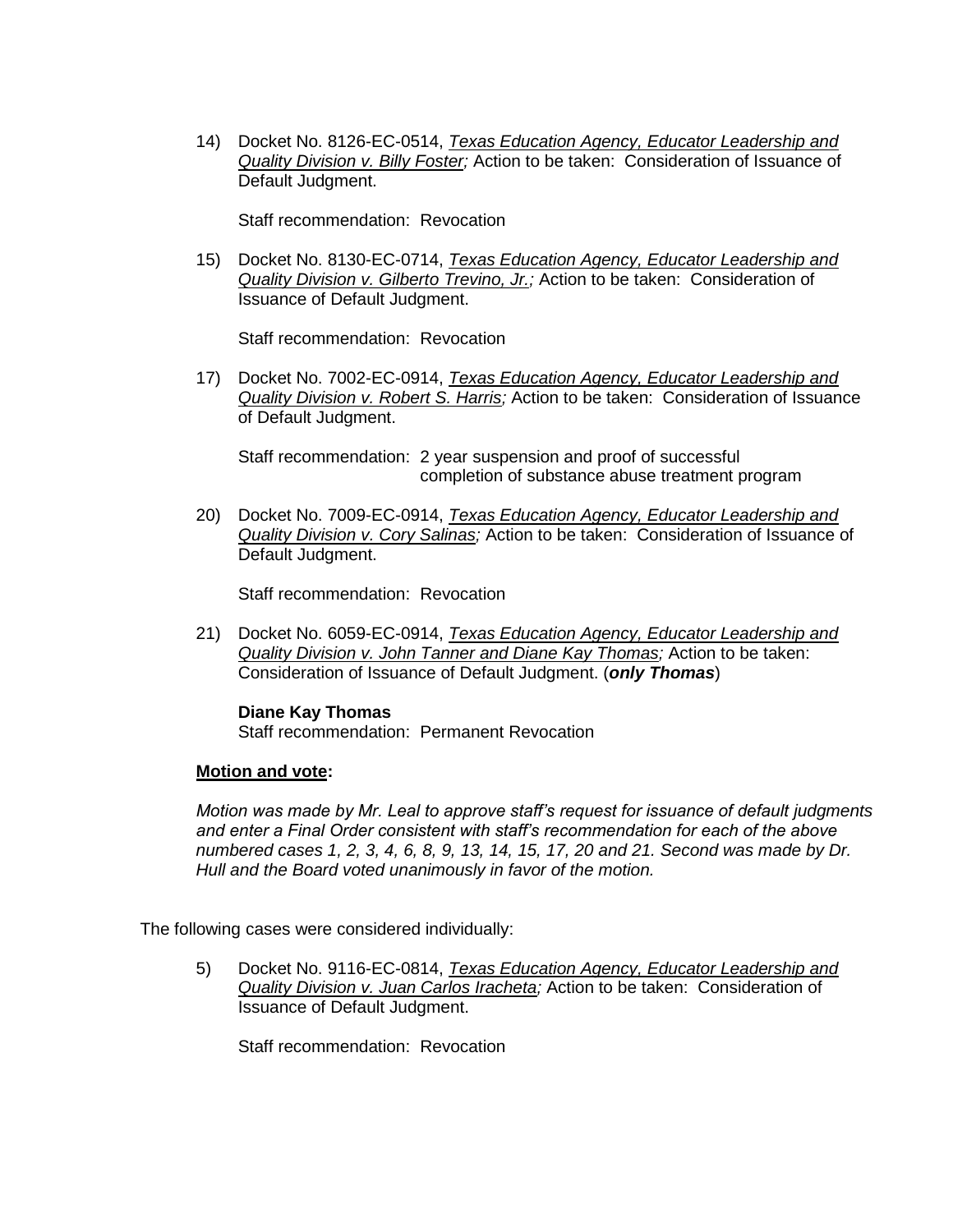## **Motion and vote:**

*Motion was made by Ms. Bricker to issue a final order of permanent revocation. Second was made by Mr. Leal and the Board voted unanimously in favor of the motion.*

10) Docket No. 8134-EC-0714, *Texas Education Agency, Educator Leadership and Quality Division v. Cody Slaughter;* Action to be taken: Consideration of Issuance of Default Judgment.

Staff recommendation: Revocation

## **Motion and vote:**

*Motion was made by Ms. Bricker to issue a final order of permanent revocation. Second was made by Dr. Hull and the Board voted unanimously in favor of the motion.*

11) Docket No. 5097-EC-0714, *Texas Education Agency, Educator Leadership and Quality Division v. Joy Bernadette Francisco;* Action to be taken: Consideration of Issuance of Default Judgment.

Staff recommendation: Revocation

## **Motion and vote:**

*Motion was made by Ms. Bricker to issue a final order of permanent revocation. Second*  was made by Dr. Hull. Voted in favor: Leal, Bricker, Robison, Allard, Cain; voted against: *Bridges, Everest, Hull, Buckingham, McCall, Druesedow. The motion failed.*

*Motion was made by Ms. Everest to issue a final order of revocation. Second was made by Ms. Bridges. Voted in favor: Bridges, Everest, Hull, Buckingham, Allard, McCall, Druesedow, Cain; voted against: Leal, Bricker, Robison. The motion carried.*

12) Docket No. 5099-EC-0714, *Texas Education Agency, Educator Leadership and Quality Division v. Toi Brittney Beal-Young;* Action to be taken: Consideration of Issuance of Default Judgment.

Staff recommendation: Revocation

#### **Motion and vote:**

*Motion was made by Ms. Bricker to issue a final order of permanent revocation. Second was made by Ms. Everest. Voted in favor: Bricker, Everest, Hull, Buckingham, McCall, Cain; voted against: Leal, Bridges, Robison, Allard, Druesedow. The motion carried.*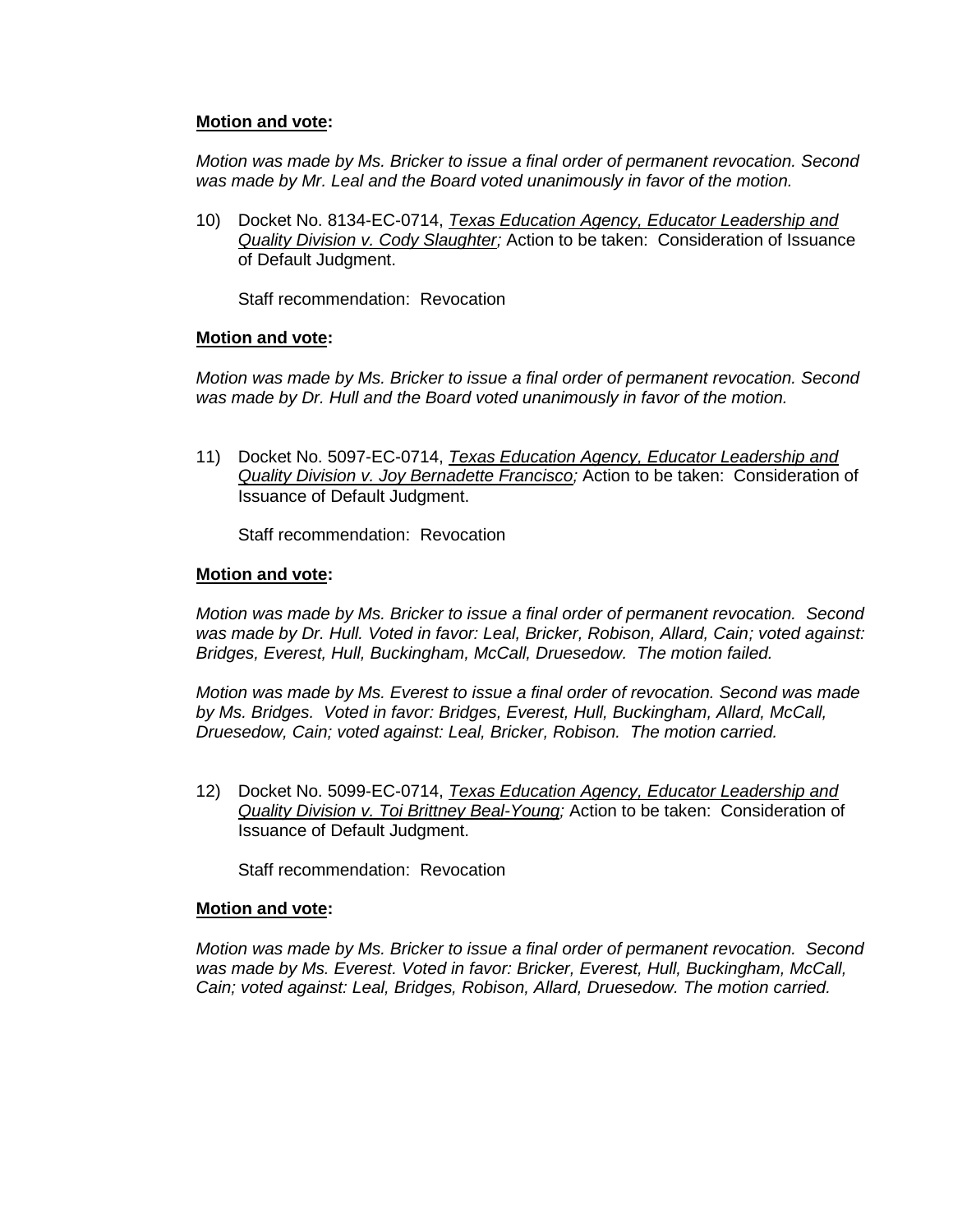16) Docket No. 8129-EC-0714, *Texas Education Agency, Educator Leadership and Quality Division v. Jesse Troy Valenzuela;* Action to be taken: Consideration of Issuance of Default Judgment.

Staff recommendation: Revocation

## **Motion and vote:**

*Motion was made by Ms. Bricker to issue a final order of permanent revocation. Second was made by Dr. Hull. Ms. Everest and Ms. McCall abstained. Voted in favor of the motion: Leal, Bricker, Bridges, Robison, Hull, Buckingham, Allard, Druesedow, Cain. The motion carried.*

18) Docket No. 7001-EC-0914, *Texas Education Agency, Educator Leadership and Quality Division v. Yolanda Venegas;* Action to be taken: Consideration of Issuance of Default Judgment.

Staff recommendation: Revocation

## **Motion and vote:**

*Motion was made by Ms. Bricker to issue a final order of permanent revocation. Second was made by Mr. Allard. Voted in favor: Leal, Bricker, Bridges, Robison, Hull, Buckingham, Allard; voted against: Everest, McCall, Druesedow, Cain. The motion carried.*

19) Docket No. 7008-EC-0914, *Texas Education Agency, Educator Leadership and Quality Division v. Celina Garcia;* Action to be taken: Consideration of Issuance of Default Judgment.

Staff recommendation: Revocation

#### **Motion and vote:**

*Motion was made by Ms. Bricker to issue a final order of permanent revocation. Second was made by Dr. Hull. Voted in favor: Bricker, Hull; voted against: Leal, Bridges, Robison, Everest, Buckingham, Allard, McCall, Druesedow, Cain. The motion failed.*

*Motion was made by Ms. Everest to issue a final order of revocation. Second was made by Ms. Bridges. Voted in favor: Leal, Bridges, Robison, Everest, Buckingham, Allard, McCall, Druesedow, Cain; voted against: Bricker, Hull. The motion carried.*

# **II. Proposals for Decision**

22) Docket No. 701-14-0467.EC, *Texas Education Agency, Educator Leadership and Quality Division v. Marcos Giannotti and Pablo Londono;* Action to be taken: Consideration of Proposal for Decision and Issuance of Final Order.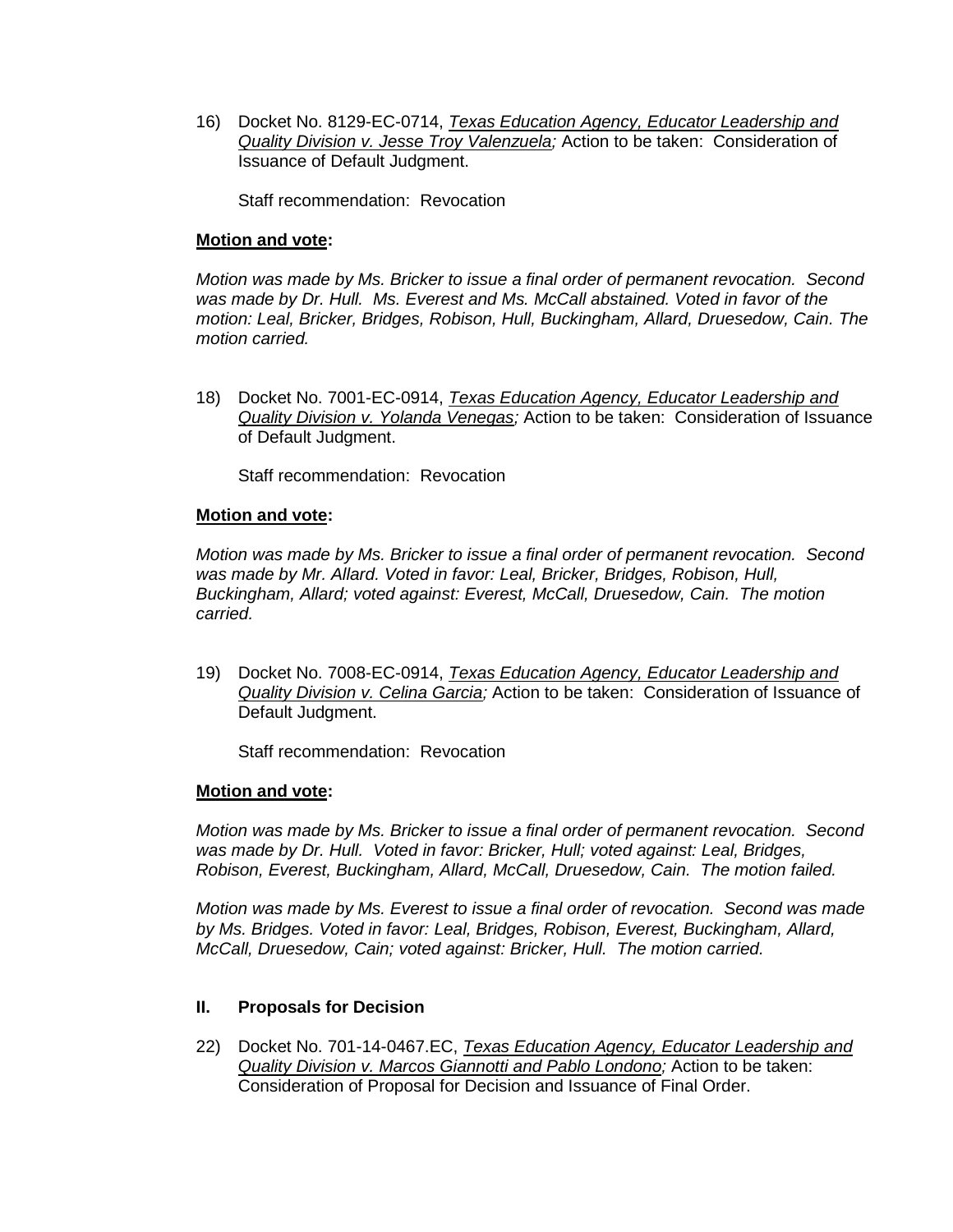Mr. Ybarra spoke on behalf of TEA. Ms. Elaine Edwards spoke on behalf of both Mr. Giannotti and Mr. Londono.

## **Marcos Giannotti**

ALJ Recommendation: 2 year suspension Staff Recommendation: 2 year suspension

#### **Motion and vote:**

*Motion was made by Ms. Everest to accept the proposal for decision and issue a final order consistent with the ALJ's recommendation of 2 year suspension, to begin upon approval of the order. Second was made by Ms. McCall and the Board voted unanimously in favor of the motion.*

#### **Pablo Londono**

ALJ Recommendation: No Action Staff Recommendation: No Action

#### **Motion and vote:**

*Motion was made by Ms. Everest to accept the proposal for decision and issue a final order consistent with the ALJ's recommendation of No Action. Second was made by Ms. Druesedow and the Board voted unanimously in favor of the motion.*

#### **III. Motions for Rehearing**

None

#### *B. Pending Litigation*

- **I. District Court Cases**
- 1) *Barry Ryan Davis v. Texas Education Agency, Educator Certification and Standards Division*; Cause No. D-1-GN-12-003413, In the 201st District Court of Travis County, Texas.

#### **II. Appellate Cases**

- 1) *State Board for Educator Certification v. Robert D. Lange*; Cause No. 03-12-00453- CV, In the Court of Appeals, Third Judicial District, Austin, Texas.
- 2) *State Board for Educator Certification v. Erasmo Montalvo*; Cause No. 03-13- 00370-CV, In the Court of Appeals, Third Judicial District, Austin, Texas.
- 3) *State Board for Educator Certification v. Erasmo Montalvo*; Cause No. 13-0537, In the Supreme Court, Austin, Texas.
- 4) *Don Madden v. State Board for Educator Certification*; Cause No. 14-0532, In the Supreme Court of Texas.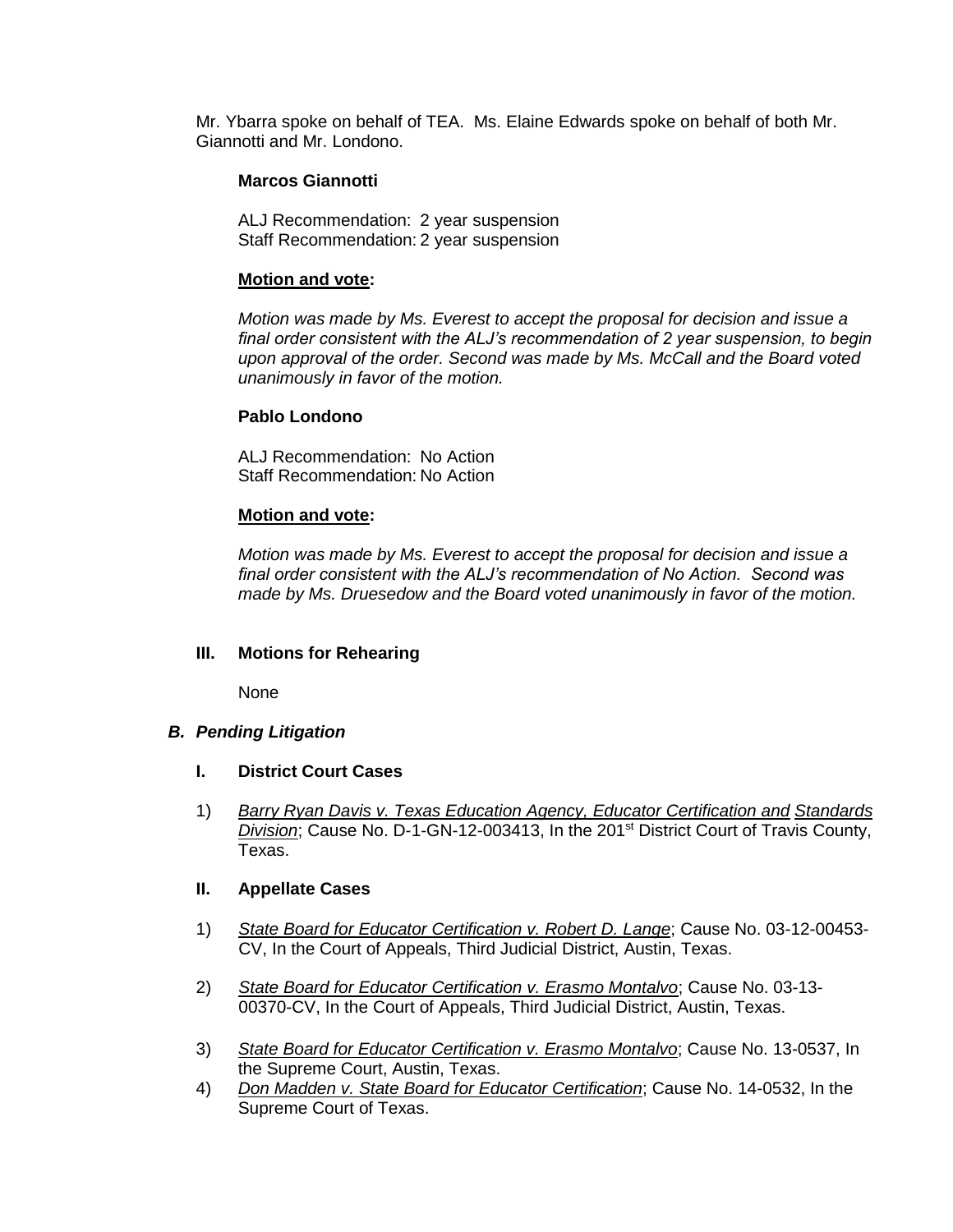**5. Adoption of Proposed Amendments to 19 TAC Chapter 229, Accountability System for Educator Preparation Programs, §229.9, Fees for Educator Preparation Program Approval and Accountability, and Chapter 230, Professional Educator Preparation and Certification, Subchapter G, Certificate Issuance Procedures, §230.101, Schedule of Fees for Certification Services**

Dr. Miller explained the request to withdraw the proposed amendments to 19 TAC § 229.9 and §230.101.

# **Motion and vote:**

*Motion was made by Ms. Bricker to withdraw the proposed amendments to 19 TAC Chapter 229, Accountability System for Educator Preparation Programs, §229.9, Fees for Educator Preparation Program Approval and Accountability, and Chapter 230, Professional Educator Preparation and Certification, Subchapter G, Certificate Issuance Procedures, §230.101, Schedule of Fees for Certification Services, which were published in the Novebmer 14, 2014 issue of the Texas Register. Second was made by Ms. Druesedow and the Board voted unanimously in favor of the motion.*

## **6. Adoption of Proposed New 19 TAC Chapter 228, Requirements for Educator Preparation Programs, §228.70, Complaints and Investigations Procedures**

Public comment was provided by Holly Eaton of Texas Classroom Teachers Association and Diann Huber of iteachTexas. Written testimony was submitted by Catheryn Weitman of Texas A&M International University.

Dr. Miller presented this item to the Board. The proposed new rule would establish procedures for filing a complaint against an EPP, impose specific responsibilities on an EPP regarding complaints, and establish the consequences if an EPP is found to be in violation of SBEC rules and/or Texas Education Code, Chapter 21. Substitute rule text and summary of public comments and responses were provided.

# **Motion and vote:**

*Motion was made by Dr. Hull to approve for adoption, subject to State Board of Education review, proposed new 19 TAC Chapter 228, Requirements for Educator Preparation Programs, §228.70, Complaints and Investigations Procedures, as amended, with an effective date of 20 days after filing the adoption notice with the Texas Register. Second was made by Ms. Everest. Voted in favor: Leal, Bricker, Bridges, Robison, Everest, Hull, Buckingham, Allard, Druesedow; voted against: McCall, Cain. The motion carried.*

## **7. Adoption of Proposed Amendments to 19 TAC Chapter 229, Accountability System for Educator Preparation Programs, §229.4, Determination of Accreditation Status, §229.5, Accreditation Sanctions and Procedures, and §229.6, Continuing Approval**

Public comment was provided by Sharon Fikes of Education Career Alternatives Program and Holly Eaton of Texas Classroom Teachers Association. Written testimony was submitted by Catheryn Weitman of Texas A&M International University.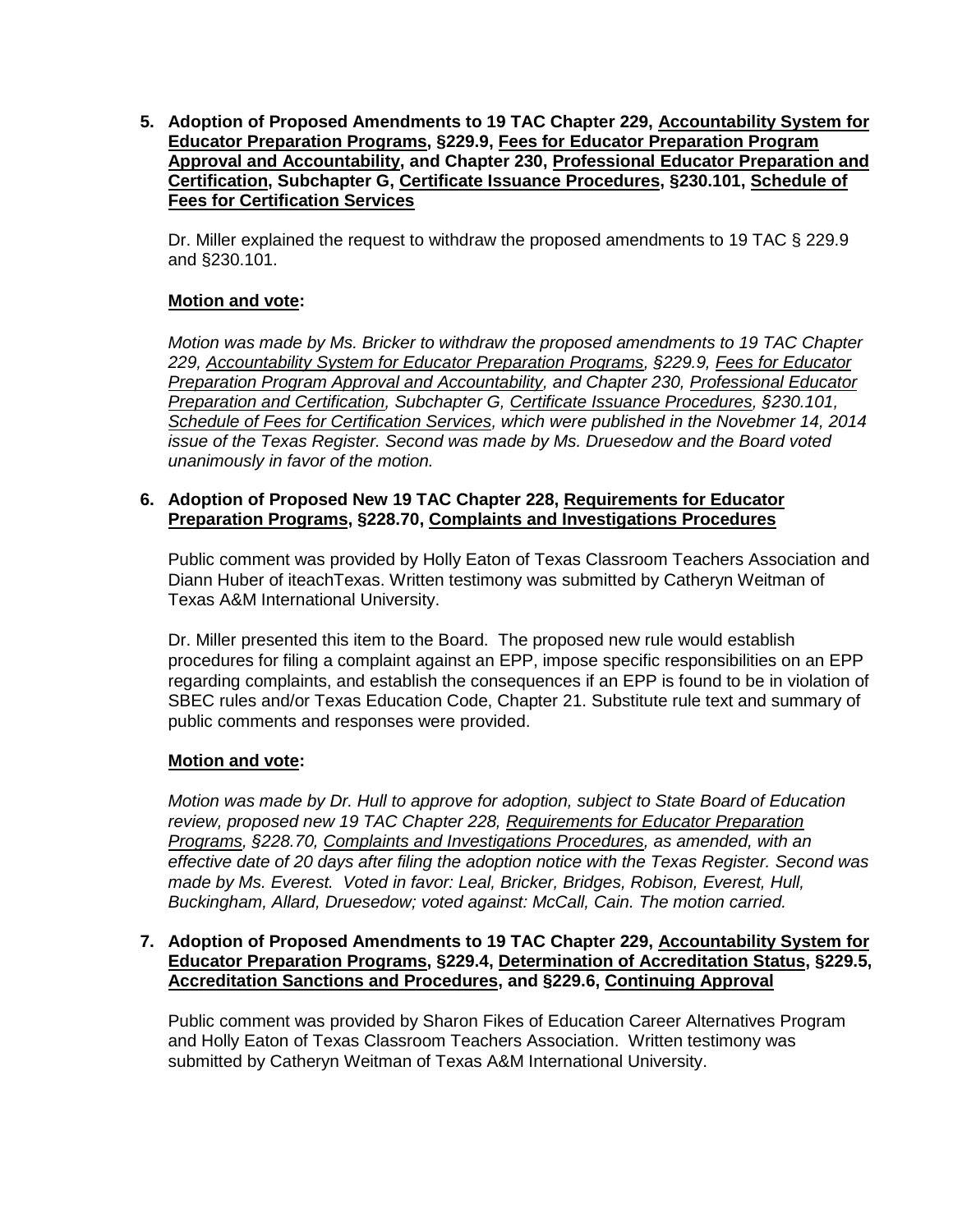Dr. Miller presented this item to the Board. The proposed amendments to Chapter 229 are a result of proposed new 19 TAC §229.70. A summary of public comments and responses was provided.

## **Motion and vote:**

*Motion was made by Ms. Everest to approve for adoption, subject to State Board of Education review, the proposed amendments to 19 TAC Chapter 229, Accountability System for Educator Preparation Programs, §229.4, Determination of Accreditation Status, §229.5, Accreditation Sanctions and Procedures, and §229.6, Continuing Approval, with an effective date of 20 days after filing the adoption notice with the Texas Register. Second was made by Ms. McCall and the Board voted unanimously in favor of the motion.*

## **8. Discussion of Rule Review of and Proposed Amendments to 19 TAC Chapter 249, Disciplinary Proceedings, Sanctions, and Contested Cases**

Public comment was provided by Julie Leahy of Texas Classroom Teachers Association.

Ms. Moriaty presented this item to the Board. This item provides an opportunity to discuss proposed amendments to 19 TAC Chapter 249, Disciplinary Proceedings, Sanctions, and Contested Cases, and the rule review of 19 TAC Chapter 249, scheduled to begin March 2015.

The Board went into closed session at 11:37 p.m. The Board came back into open session at 12:50 p.m.

# **9. Sunset and Legislative Matters**

Mr. Franklin advised the Board that the Legislative Committee met the day before and decided on three SBEC legislative recommendations to present to the Board for consideration.

Mr. Allard presented the three recommendations from the Legislative Committee to the Board:

- 1. Clarify the minimum grade point average requirements for eligibility for admission to an educator preparation program in Section 21.0441 of the Texas Education Code.
- 2. Grant the Commissioner of Education the administrative subpoena power to fully investigate certified educator misconduct cases.
- 3. Maintain the State Board for Educator Certification (SBEC) as the policy-making body to recognize public school educators as professionals and preserving the authority of educators to govern the standards of their profession.

# **Motion and vote:**

*Motion was made by Mr. Allard on behalf of the Legislative Committee that the Board accept these recommendations to the Legislature as presented. Second was made by Dr. Hull and the Board voted unanimously in favor of the motion.*